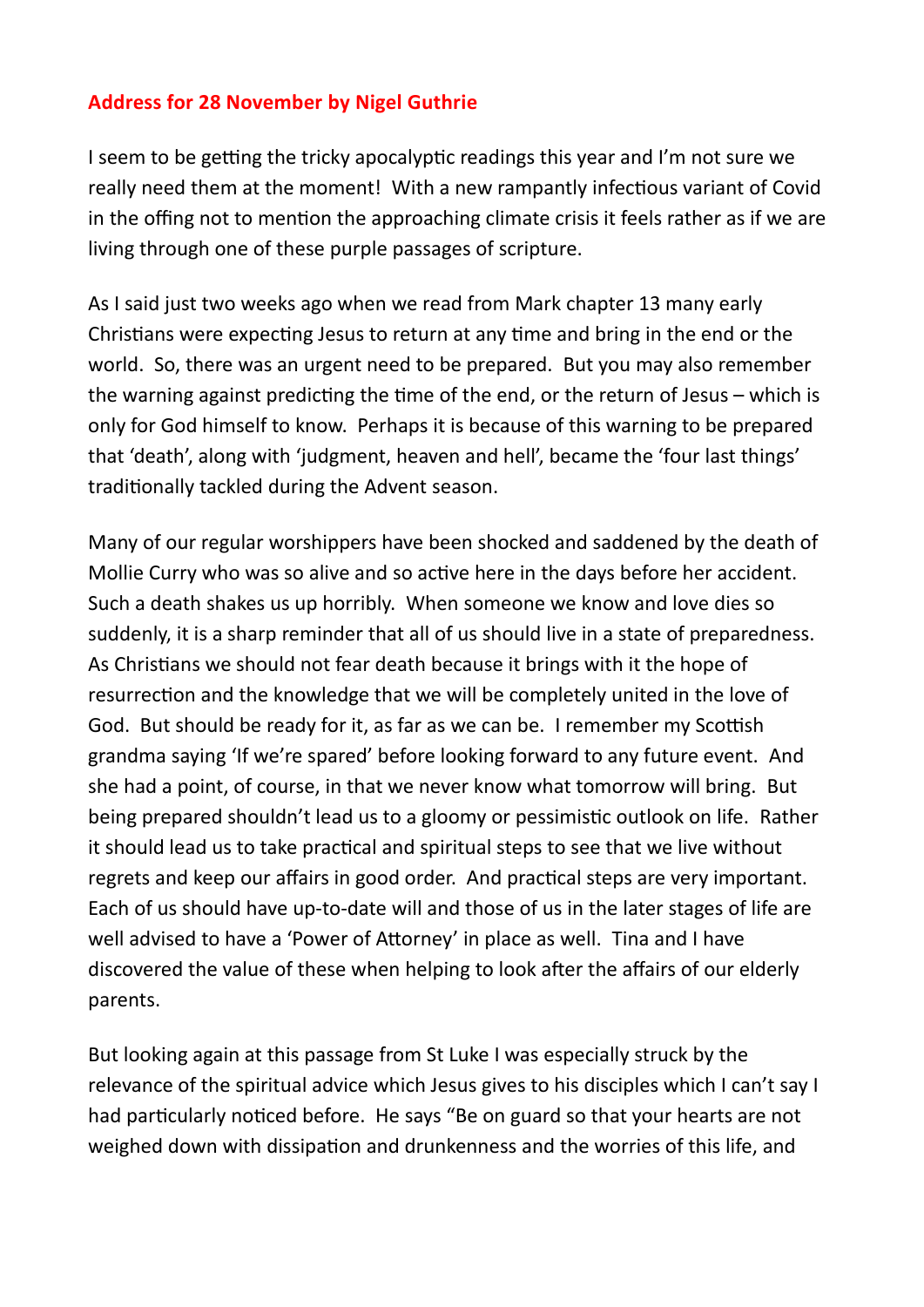that day does not catch you unexpectedly as a trap." Jesus is urging his followers to live positively so that they are not unduly weighed down.

One of the most serious problems raised by the pandemic is the significant rise of mental ill health in people of all ages, and one that is especially concerning in younger people. The scale of the problem is reflected in the rise of antidepressant prescriptions in this country from 4.8 million in the years 2015-16 up to 6 million in this current year. Even before the pandemic it was thought that about 1 in 6 people were suffering a degree of mental ill health at any one time, with as many as 2/3rds of us suffering at some point in our lives. And there's no doubt that drink, drugs and worries of various sorts contribute very significantly to our mental ill health, as well as insecurity, poor housing and poverty which are often linked factors.

Clearly there is big difference between someone who is feeling sad, or very anxious or struggling to cope and another person who is hospitalized with a serious breakdown or feeling suicidal. But all of these conditions are distressing and need talking about. We need to ask for help and support when we are struggling and it is surely much to be welcomed that there is now much more open discussion about mental ill health than in the past. And recent advice is pointing us all to ways in which we can proactively look after our mental wellbeing. This goes hand-in hand with an acknowledgement that prescribing medication without other therapy or treatment is not always satisfactory.

So taking regular exercise, keeping in touch with friends, having plenty of sleep and not drinking too much alcohol are all good things which we can do to help ourselves. And if we are inclined to anxiety or depression we can access the resources of Cognitive Behavioural Therapy through our local health services and this can often help us to recognise and manage our symptoms. I realise how hard it can be to know what to say to someone who is struggling but one of the most valuable things we can do is to give time to listen to them. Sometimes this is the very best gift we can offer to a friend, colleague or family member, something which is really beyond price. The gospel truth that we are each known and loved by God and forgiven by his grace is life affirming for us. Having a faith and coming to church is undoubtedly a factor which helps many people cope during difficult periods of their life as well as celebrating good times. And we are now offering prayers in the Lady Chapel after our morning services which you may wish to access for additional support. And St Michael's Church continues to host drumming and guitar groups run